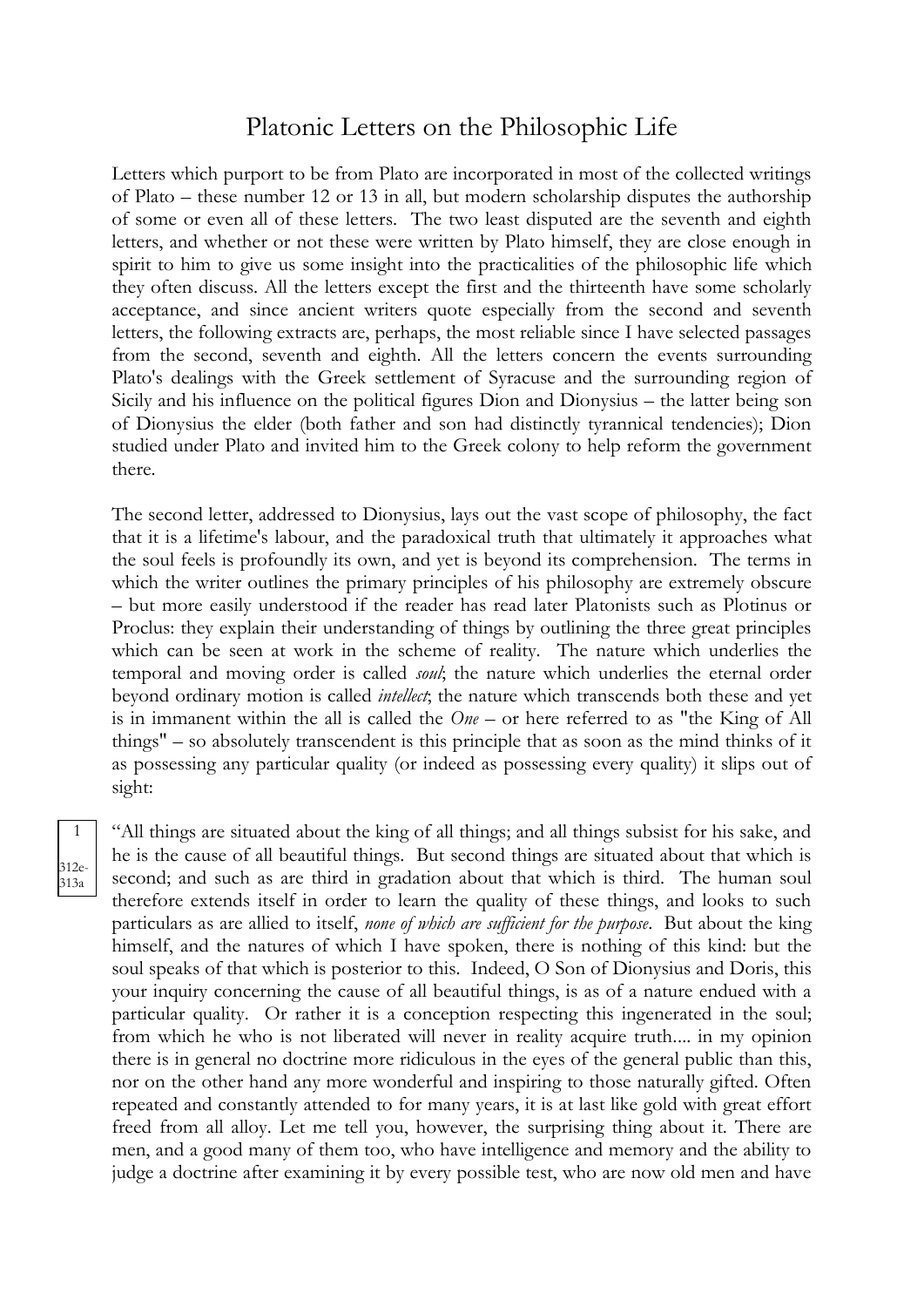been receiving instruction not less than thirty years, who have just reached the point of saying that what formerly they thought most uncertain, now appears to them quite certain and evident, while what seemed most certain then, appears now uncertain."

## \* \* \* \* \*

Thus runs the heart of the second letter and its plea to Dionysius to understand what lies unspoken yet supremely causal above and within all things – whether they be of the second order of things (in eternal intellect) or of the third order of things (activated by soul). But how did Plato become involved with the prince of Syracuse? He responded to the request of Dion, the brother-in-law of Dionysius the First (in other words, he was our present Dionysius' uncle): the request was that Plato come to Syracuse to encourage the promising young prince to take up philosophy and thereby reform a state based on philosophic laws rather than mere tyrannical power. Plato, who has become disenchanted with politics following the upheavals in Athens (which had, amongst other things, brought about the death of his beloved teacher, Socrates), responded positively to Dion, who had studied with him. He writes in the Seventh Letter, "I feared to see myself at last altogether nothing but words, so to speak – a man who would never willingly lay hand to any concrete task."

The attempt to draw Dionysius into the ways of philosophy, and thereby to root the Greek state of Sicily in good laws was not successful – the whole court in Syracuse being riven by faction and intrigue – and, perhaps the most disappointing thing, Plato found that the would-be philosopher-king was more interested in the reputation of a philosopher than in actually being one. He explains in the Seventh Letter, that to those who, like Dionysius, have such views need to be pushed beyond such ambitions,

340 b-d

2

". . . it is requisite to show that philosophy is a thing of the greatest consequence, and that it is only to be obtained by great study and mighty labour. For he who hears that this is the case, if he is truly a lover of wisdom, and is adapted to and worthy of its acquisition, being a divine person, will think that he hears of an admirable way, that he ought immediately to betake himself to this path, and make it the great business of his life. After this, he will not cease exciting both himself, and the leader of this way, till he either obtains the consummation of his wishes, or receives a power by which he may be able to conduct himself without a guide.

 Such a one, therefore, will so live, that all his actions may accord with these conceptions. But before all things he will be perpetually intent on philosophy, and will daily procure for himself such nutriment, as may especially render him docile, of a good memory, and able to reason; living soberly, and hating intoxication. . . "

\* \* \* \* \*

Plato then discusses the steps which allow the serious philosopher to approach the essence of things:

3 342 a-d

"There are three things belonging to each of those particulars through which knowledge is necessarily produced. But the fourth is knowledge itself. And it is requisite to establish as the fifth *that which is known and true*. One of these is the *name* of a thing; the second its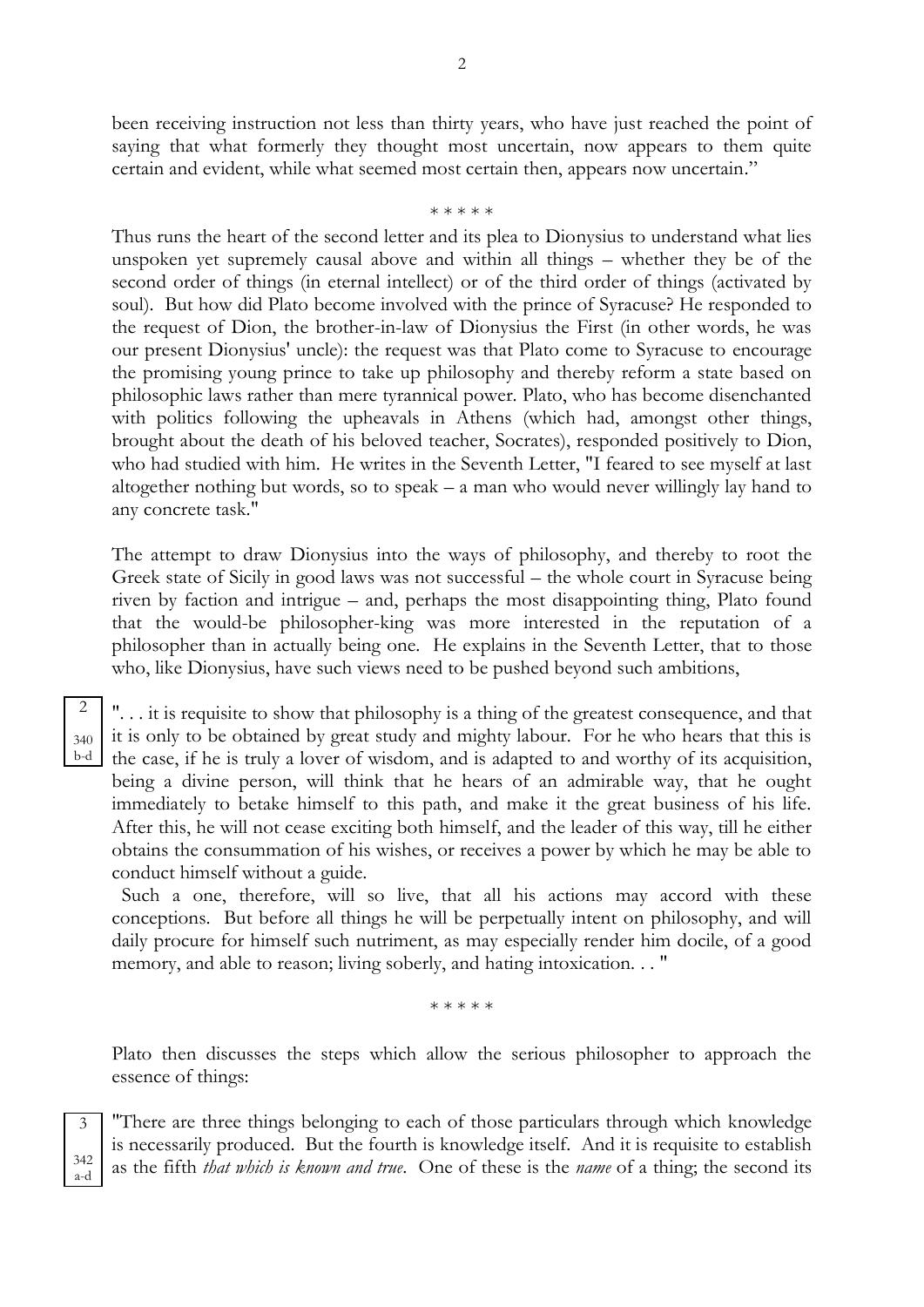*definition*; the third the *resemblance*; the fourth *knowledge*. Now take each of these, desiring to learn what we have lately asserted, and think as follows concerning them all. A circle is called something, whose name we have just expressed. After this follows its definition, composed from nouns and verbs. For 'that which everywhere is equally distant from the extremes to the middle', is the definition of that which we signify by the name of a round, and a circumference, and a circle. But the third is the circle which may be painted, or blotted out, which may be made by a [potters] wheel, or destroyed. None of which activities, the circle itself, which each of these manifests, experiences, as being of a different nature. But the fourth is knowledge and intellect, and true opinion about these. And the whole of this again must be established as one thing which neither subsists in voice, nor material figures, but is inherent in soul. It is therefore manifest, that this fourth is different from the nature itself of the circle, and again different from the three we have previously mentioned. But among the number of these, intellect, by its relation and similitude, proximately adheres to the fifth, while the rest are more remote from its nature. The same may likewise be affirmed of a straight and crooked figure, of colour, and of the good, the beautiful, and the just."



The move from ordinary consciousness to knowledge is straight-forward, if demanding, and requires careful dialectical exercises: but how are we to make the jump from knowledge to the "thing itself"? What Plato writes next perhaps answers this question.

Plato took his leave from the swirl of plot and counter-plot that was the court of Dionysius – barely escaping with his life, such was the suspicion which grew up about both those of ill-will and those, like Plato, of benevolent disposition. After he had left, he